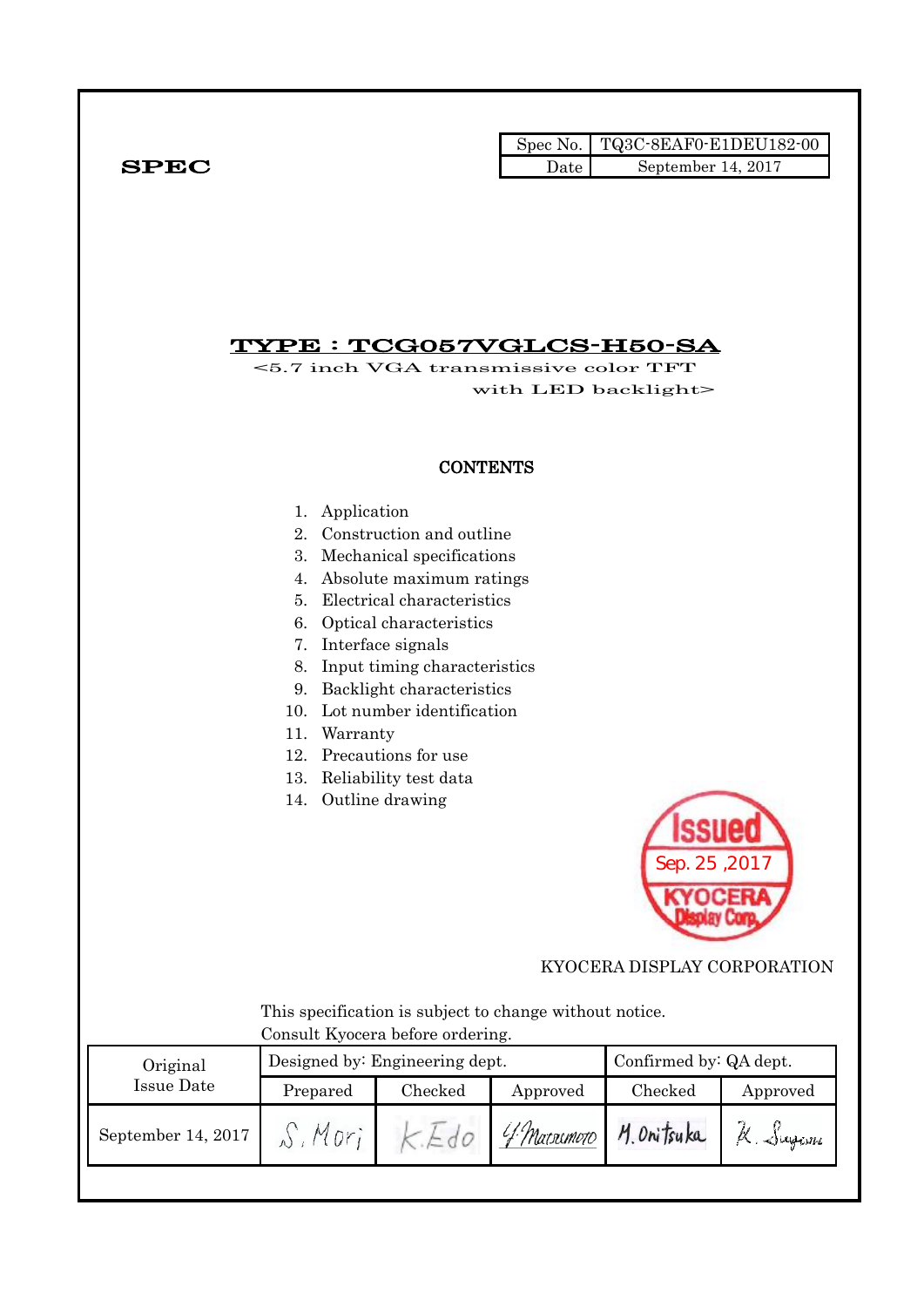| Spec No.                                    | Part No. | Page |
|---------------------------------------------|----------|------|
| TQ3C-8EAF0-E1DEU182-00   TCG057VGLCS-H50-SA |          | -    |

# Warning

- 1. This Kyocera LCD module has been specifically designed for use only in electronic devices and industrial machines in the area of audio control, office automation, industrial control, home appliances, etc. The module should not be used in applications where the highest level of safety and reliability are required and module failure or malfunction of such module results in physical harm or loss of life, as well as enormous damage or loss. Such fields of applications include, without limitation, medical, aerospace, communications infrastructure, atomic energy control. Kyocera expressly disclaims any and all liability resulting in any way to the use of the module in such applications.
- 2. Customer agrees to indemnify, defend and hold Kyocera harmless from and against any and all actions, claims, damages, liabilities, awards, costs, and expenses, including legal expenses, resulting from or arising out of Customer's use, or sale for use, or Kyocera modules in applications.

# Caution

1. Kyocera shall have the right, which Customer hereby acknowledges, to immediately scrap or destroy tooling for Kyocera modules for which no Purchase Orders have been received from the Customer in a two-year period.

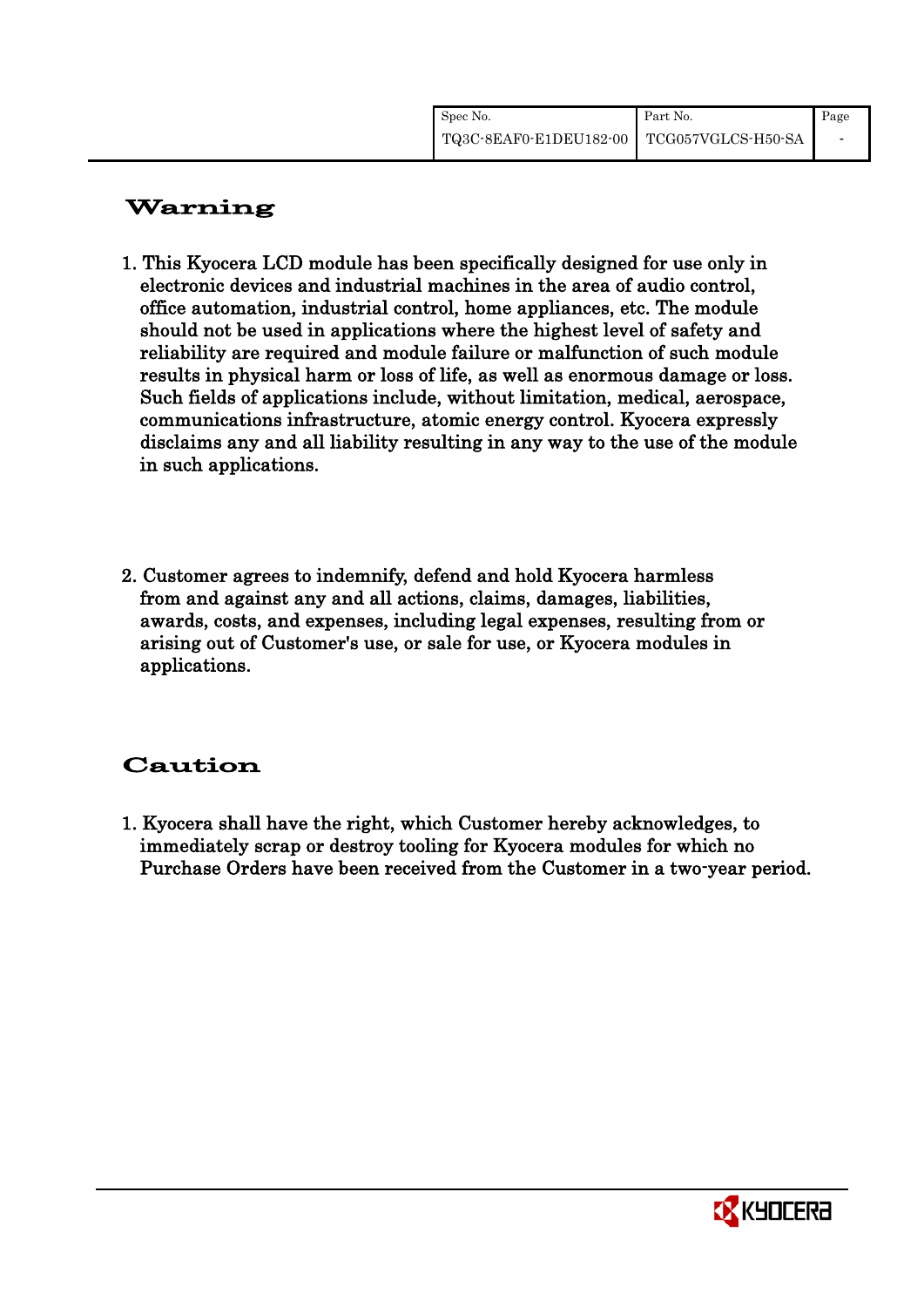| Spec No.                                    | Part No. | Page |
|---------------------------------------------|----------|------|
| TQ3C-8EAF0-E1DEU182-00   TCG057VGLCS-H50-SA |          |      |

|                  |             |          | Revision record                 |                                      |                                |          |
|------------------|-------------|----------|---------------------------------|--------------------------------------|--------------------------------|----------|
|                  | $\rm{Date}$ |          | Designed by : Engineering dept. |                                      | Confirmed by $\colon$ QA dept. |          |
|                  |             | Prepared | $\rm Checked$                   | ${\Large\bf Approved}$               | $\rm Checked$                  | Approved |
|                  |             |          |                                 |                                      |                                |          |
|                  |             |          |                                 |                                      |                                |          |
| ${\rm Rev. No.}$ | $\rm{Date}$ | Page     |                                 | $\label{eq:2} \textbf{Descriptions}$ |                                |          |
|                  |             |          |                                 |                                      |                                |          |
|                  |             |          |                                 |                                      |                                |          |
|                  |             |          |                                 |                                      |                                |          |
|                  |             |          |                                 |                                      |                                |          |
|                  |             |          |                                 |                                      |                                |          |
|                  |             |          |                                 |                                      |                                |          |
|                  |             |          |                                 |                                      |                                |          |
|                  |             |          |                                 |                                      |                                |          |
|                  |             |          |                                 |                                      |                                |          |
|                  |             |          |                                 |                                      |                                |          |
|                  |             |          |                                 |                                      |                                |          |
|                  |             |          |                                 |                                      |                                |          |
|                  |             |          |                                 |                                      |                                |          |
|                  |             |          |                                 |                                      |                                |          |
|                  |             |          |                                 |                                      |                                |          |
|                  |             |          |                                 |                                      |                                |          |
|                  |             |          |                                 |                                      |                                |          |
|                  |             |          |                                 |                                      |                                |          |
|                  |             |          |                                 |                                      |                                |          |
|                  |             |          |                                 |                                      |                                |          |
|                  |             |          |                                 |                                      |                                |          |
|                  |             |          |                                 |                                      |                                |          |
|                  |             |          |                                 |                                      |                                |          |
|                  |             |          |                                 |                                      |                                |          |
|                  |             |          |                                 |                                      |                                |          |
|                  |             |          |                                 |                                      |                                |          |
|                  |             |          |                                 |                                      |                                |          |
|                  |             |          |                                 |                                      |                                |          |
|                  |             |          |                                 |                                      |                                |          |
|                  |             |          |                                 |                                      |                                |          |
|                  |             |          |                                 |                                      |                                |          |
|                  |             |          |                                 |                                      |                                |          |
|                  |             |          |                                 |                                      |                                |          |
|                  |             |          |                                 |                                      |                                |          |
|                  |             |          |                                 |                                      |                                |          |
|                  |             |          |                                 |                                      |                                |          |
|                  |             |          |                                 |                                      |                                |          |
|                  |             |          |                                 |                                      |                                |          |

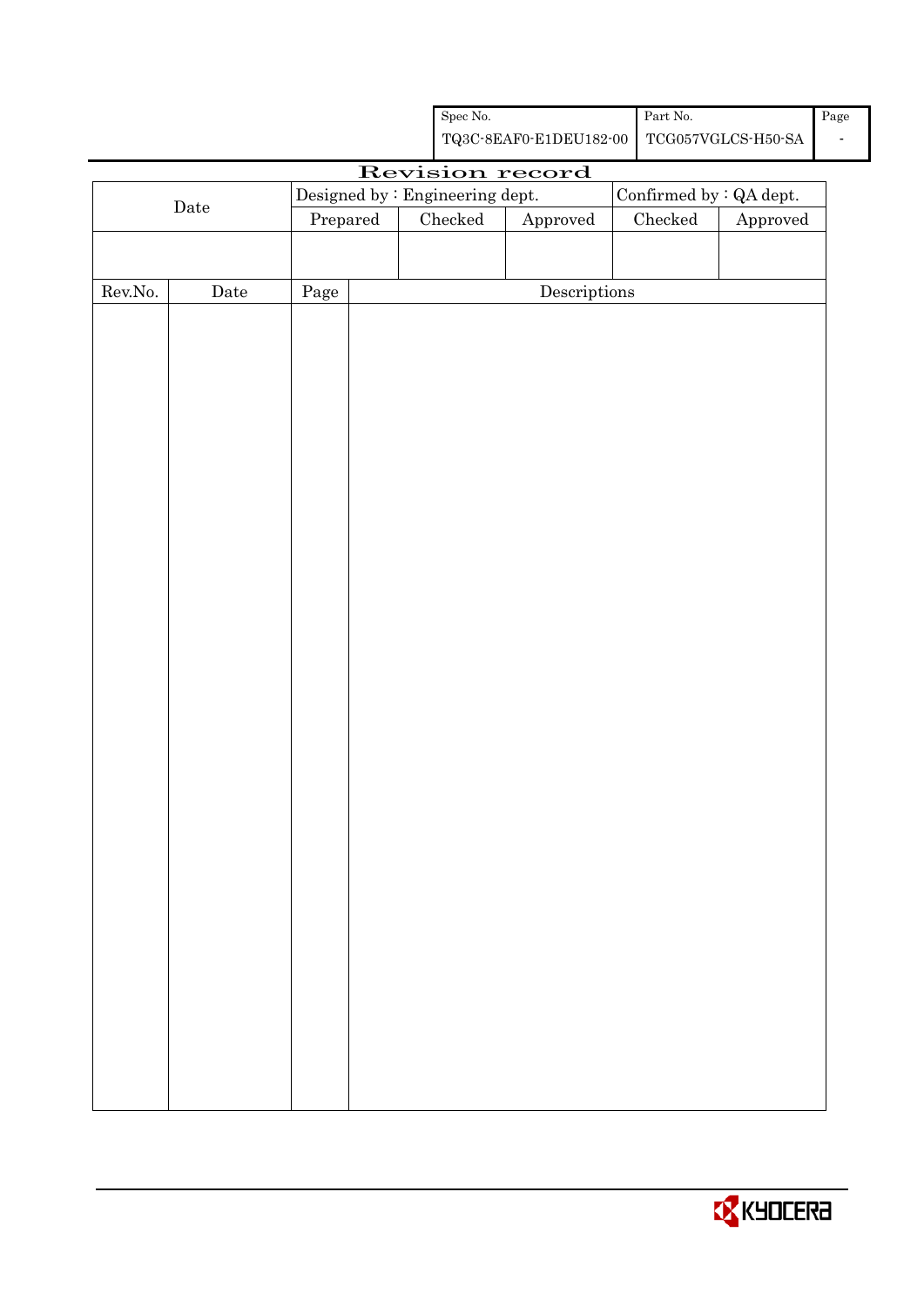### 1. Application

This document defines the specification of TCG057VGLCS-H50-SA. (RoHS Compliant)

#### 2. Construction and outline

| LCD.               | : Transmissive color dot matrix type TFT             |
|--------------------|------------------------------------------------------|
| Backlight system   | : LED                                                |
| Polarizer          | : Glare Low-reflection treatment                     |
| Additional circuit | : Timing controller, Power supply $(3.3V)$ input)    |
|                    | (without constant current circuit for LED Backlight) |

### 3. Mechanical specifications

| <b>Item</b>                        | Specification                                          | Unit |
|------------------------------------|--------------------------------------------------------|------|
| Outline dimensions<br><sup>1</sup> | $144(W)\times(104.8)(H)\times13(D)$                    | mm   |
| Active area                        | $115.2(W)\times86.4(H)$<br>(14.4cm/5.7 inch(Diagonal)) | mm   |
| Dot format                         | $640 \times (B,G,R)(W) \times 480(H)$                  | dot  |
| Dot pitch                          | $0.06(W)\times0.18(H)$                                 | mm   |
| 2)<br>Base color                   | Normally White                                         |      |
| Mass                               | 210                                                    | g    |

1) Projection not included. Please refer to outline for details.

2) Due to the characteristics of the LCD material, the color varies with environmental temperature.

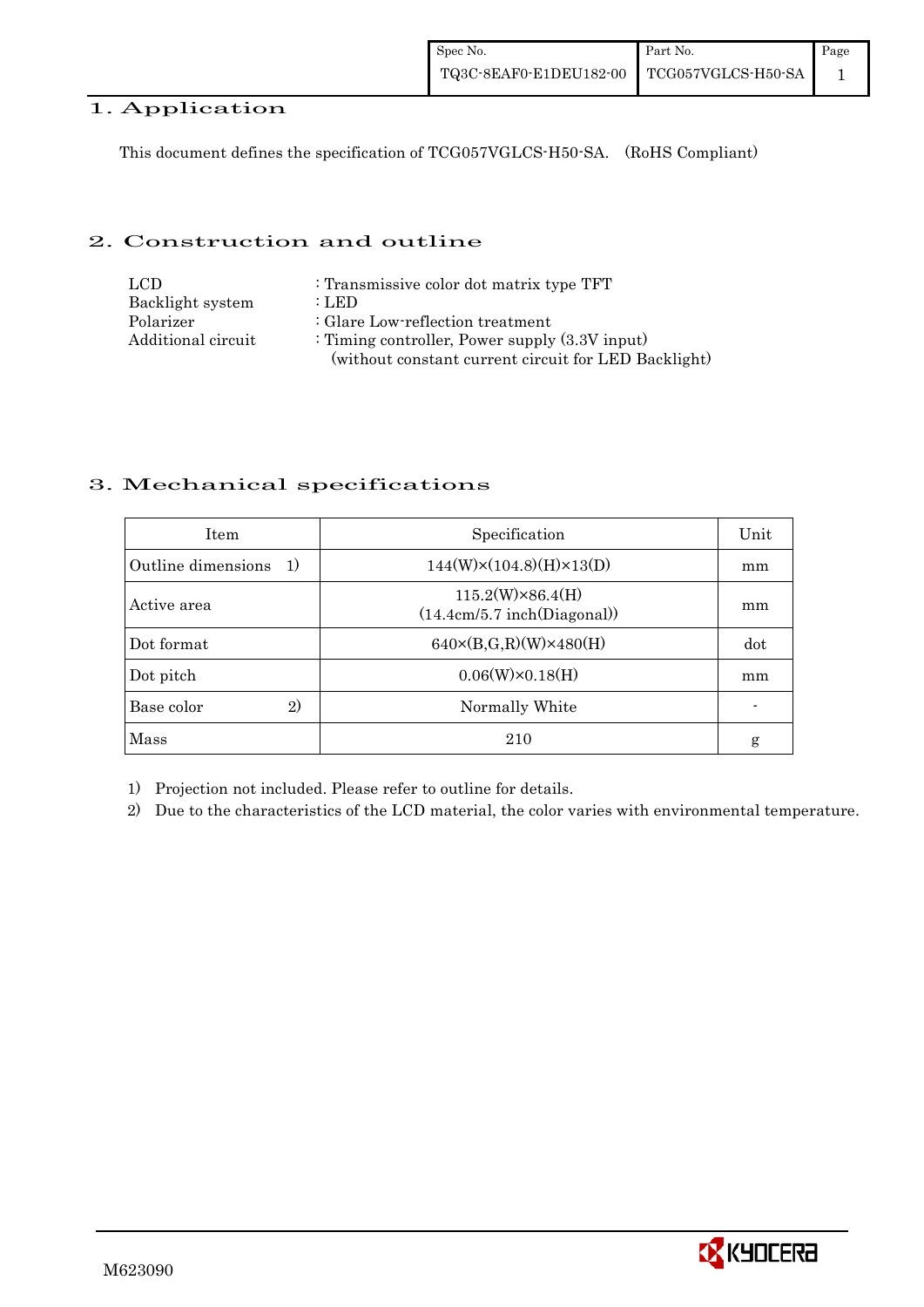#### 4. Absolute maximum ratings

4-1. Electrical absolute maximum ratings

| ltem                 |         | Symbol | Min.   | Max.    | Unit |
|----------------------|---------|--------|--------|---------|------|
| Supply voltage       |         | Vdd    |        | 4.U     |      |
| Input signal voltage |         | Vin    | $-0.3$ | $6.0\,$ |      |
| LED forward current  | (2), 3) | ΙF     |        | 100     | mA   |

- 1) Input signal : CK, R0~R5, G0~G5, B0~B5, HSYNC, VSYNC, ENAB, R/L, U/D
- 2) For each "AN-CA"
- 3) Do not apply reversed voltage.

#### 4-2. Environmental absolute maximum ratings

| Item                  |    | Symbol             | Min.  | Max. | Unit        |
|-----------------------|----|--------------------|-------|------|-------------|
| Operating temperature | 1) | $\mathrm{Top}$     | $-20$ | 70   | $^{\circ}C$ |
| Storage temperature   | 2) | T <sub>STO</sub>   | $-30$ | 80   | $^{\circ}C$ |
| Operating humidity    | 3) | Hop                | 10    |      | %RH         |
| Storage humidity      | 3) | $_{\mathrm{HSTO}}$ | 10    | 4)   | %RH         |
| Vibration             |    |                    | 5)    | 5)   |             |
| Shock                 |    |                    | 6)    | 6)   |             |

1) Operating temperature means a temperature which operation shall be guaranteed. Since display performance is evaluated at 25°C, another temperature range should be confirmed.

2) Temp. =  $-30^{\circ}$ C $<$ 48h, Temp. =  $80^{\circ}$ C $<$ 168h

 Store LCD at normal temperature/humidity. Keep them free from vibration and shock. An LCD that is kept at a low or a high temperature for a long time can be defective due to other conditions, even if the low or high temperature satisfies the standard. (Please refer to "Precautions for Use" for details.)

- 3) Non-condensing
- 4) Temp. $\leq 40^{\circ}$ C, 85%RH Max.

Temp. >40°C, Absolute humidity shall be less than 85%RH at 40°C.

5)

| Frequency       | $10\sim$ 55 Hz    | Acceleration value         |
|-----------------|-------------------|----------------------------|
| Vibration width | $0.15$ mm         | $(0.3{\sim}9~{\rm m/s^2})$ |
| Interval        | $10 - 55 - 10$ Hz | 1 minutes                  |

 2 hours in each direction X, Y, Z (6 hours total) EIAJ ED-2531

6) Acceleration: 490 m/s2, Pulse width: 11 ms 3 times in each direction:  $\pm X$ ,  $\pm Y$ ,  $\pm Z$ EIAJ ED-2531

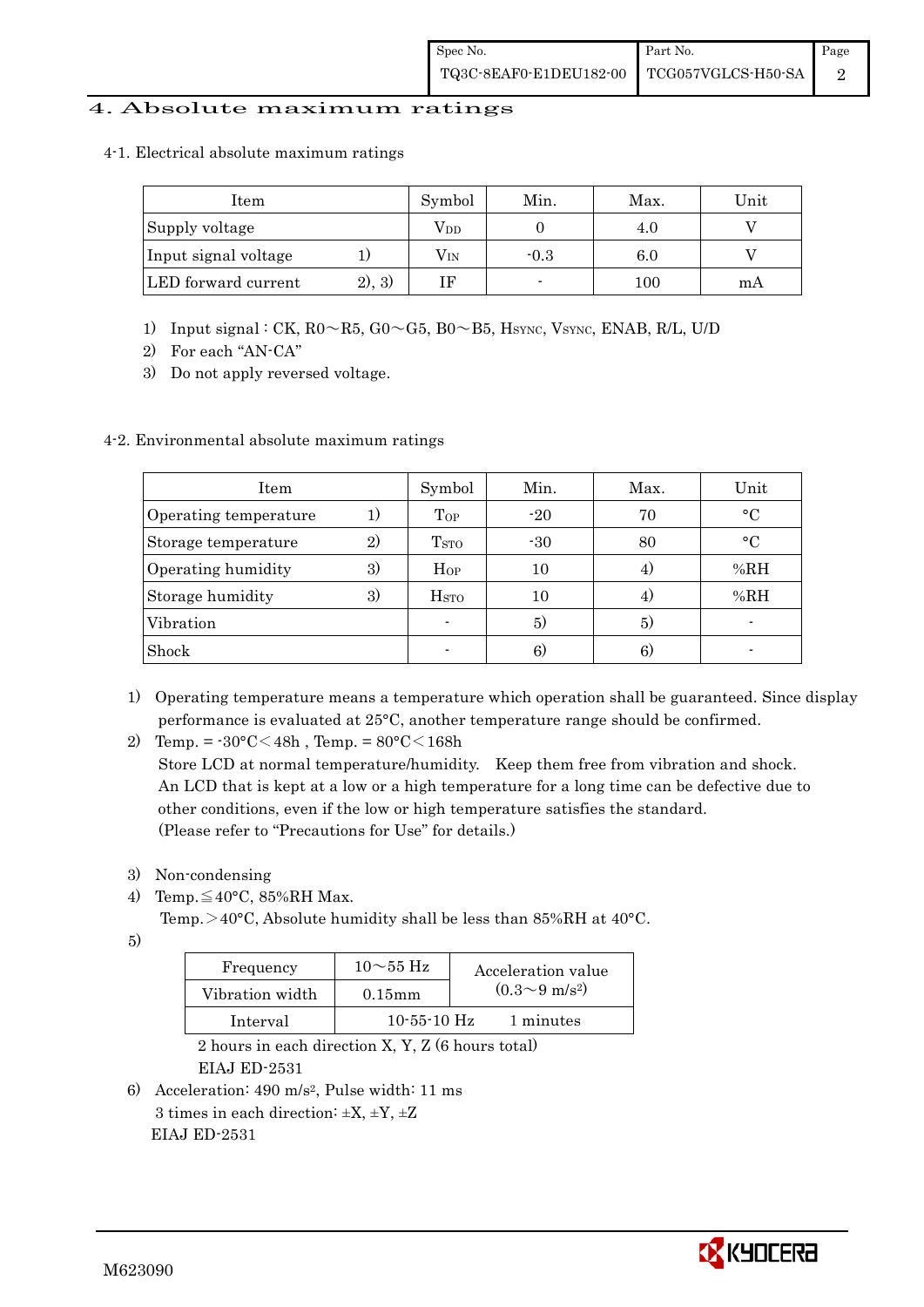| Spec No.                                  | Part No. | Page |
|-------------------------------------------|----------|------|
| TQ3C-8EAF0-E1DEU182-00 TCG057VGLCS-H50-SA |          |      |

### 5. Electrical characteristics

|                                 |               |                          |                    |      | Temp. = $-20 \sim 70$ °C |         |
|---------------------------------|---------------|--------------------------|--------------------|------|--------------------------|---------|
| Item                            | Symbol        | Condition                | Min.               | Typ. | Max.                     | Unit    |
| Supply voltage<br>1)            | $\rm V_{DD}$  | $\blacksquare$           | 3.0                | 3.3  | 3.6                      |         |
| Current consumption             | $_{\rm{LDD}}$ | 2)                       | $\blacksquare$     | 150  | 195                      | mA      |
| Permissive input ripple voltage | $\rm V_{RP}$  | $\overline{\phantom{0}}$ | $\blacksquare$     |      | 100                      | $mVp-p$ |
|                                 | $\rm V_{II}$  | "Low" level"             | $\Omega$           |      | 0.3V <sub>DD</sub>       | V       |
| 3)<br>Input signal voltage      | $\rm V_{IH}$  | "High" level             | 0.7V <sub>DD</sub> |      | $V_{DD}$                 |         |

1) V<sub>DD</sub>-turn-on conditions



2) Display pattern:



3) Input signal : CK,  $R0 \sim R5$ ,  $G0 \sim G5$ ,  $B0 \sim B5$ ,  $H_{\text{SYNC}}$ ,  $V_{\text{SYNC}}$ ,  $ENAB$ ,  $R/L$ ,  $U/D$ 

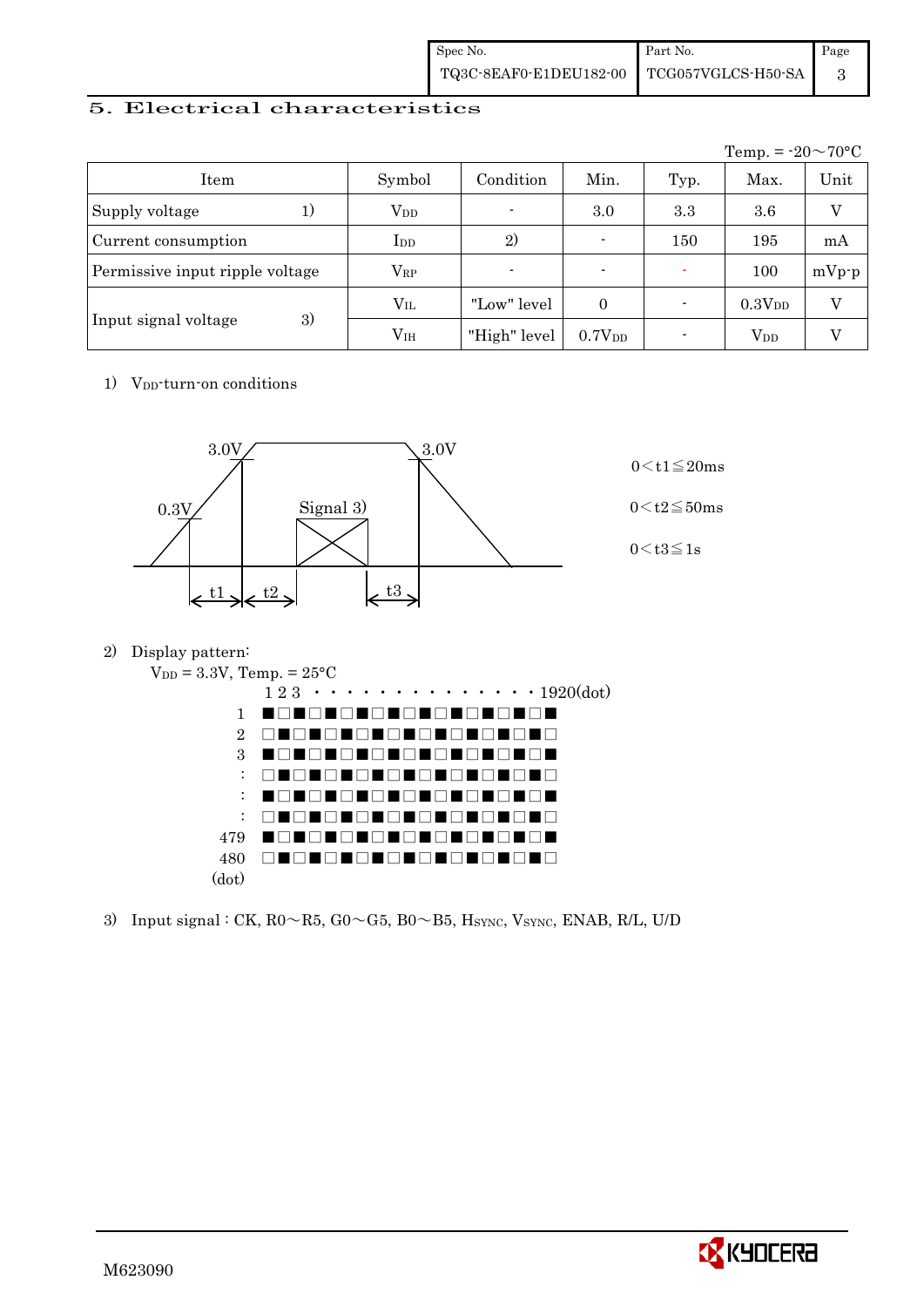## 6. Optical characteristics

Measuring spot =  $\phi$  6.0mm, Temp. = 25°C

| Item                                  |       | Symbol         | Condition                   | Min.                     | Typ.       | Max.                     | Unit                     |  |
|---------------------------------------|-------|----------------|-----------------------------|--------------------------|------------|--------------------------|--------------------------|--|
|                                       | Rise  | $\tau_r$       | $\theta = \phi = 0^{\circ}$ | $\overline{\phantom{a}}$ | 10         | $\overline{\phantom{0}}$ | ms                       |  |
| Response time                         | Down  | $\tau$ d       | $\theta = \phi = 0^{\circ}$ | $\blacksquare$           | $25\,$     |                          | ms                       |  |
|                                       |       | $\theta$ upper |                             | -                        | 80         |                          |                          |  |
| Viewing angle range<br>View direction |       | $\theta$ LOWER |                             |                          | 80         |                          | deg.                     |  |
| $: 12$ o'clock                        |       | $\phi$ LEFT    | $CR \ge 5$                  |                          | 80         |                          |                          |  |
| (Gray inversion)                      |       | $\phi$ RIGHT   |                             | $\overline{\phantom{a}}$ | 80         | -                        | deg.                     |  |
| Contrast ratio                        |       | CR             | $\theta = \phi = 0^{\circ}$ | 300                      | 500        | $\blacksquare$           | $\overline{\phantom{a}}$ |  |
| <b>Brightness</b>                     |       | L              | IL=60mA/Line                | 560                      | 800        |                          | cd/m <sup>2</sup>        |  |
|                                       | Red   | $\mathbf x$    | $\theta = \phi = 0^{\circ}$ | 0.56                     | 0.61       | 0.66                     |                          |  |
|                                       |       | y              |                             | 0.31                     | 0.36       | 0.41                     |                          |  |
|                                       |       | $\mathbf x$    |                             | 0.28                     | 0.33       | 0.38                     |                          |  |
| Chromaticity                          | Green | У              | $\theta = \phi = 0^{\circ}$ | 0.54                     | $\,0.59\,$ | 0.64                     |                          |  |
| coordinates                           |       | $\mathbf x$    |                             | 0.10                     | 0.15       | 0.20                     |                          |  |
|                                       | Blue  | У              | $\theta = \phi = 0^{\circ}$ | 0.07                     | 0.12       | 0.17                     |                          |  |
|                                       |       | $\mathbf X$    |                             | $0.26\,$                 | 0.31       | 0.36                     |                          |  |
|                                       | White | $\mathbf y$    | $\theta = \phi = 0^{\circ}$ | 0.29                     | 0.34       | 0.39                     |                          |  |

6-1. Definition of contrast ratio

 $CR(Contrast ratio) =$  Brightness with all pixels "White" Brightness with all pixels "Black"

#### 6-2. Definition of response time



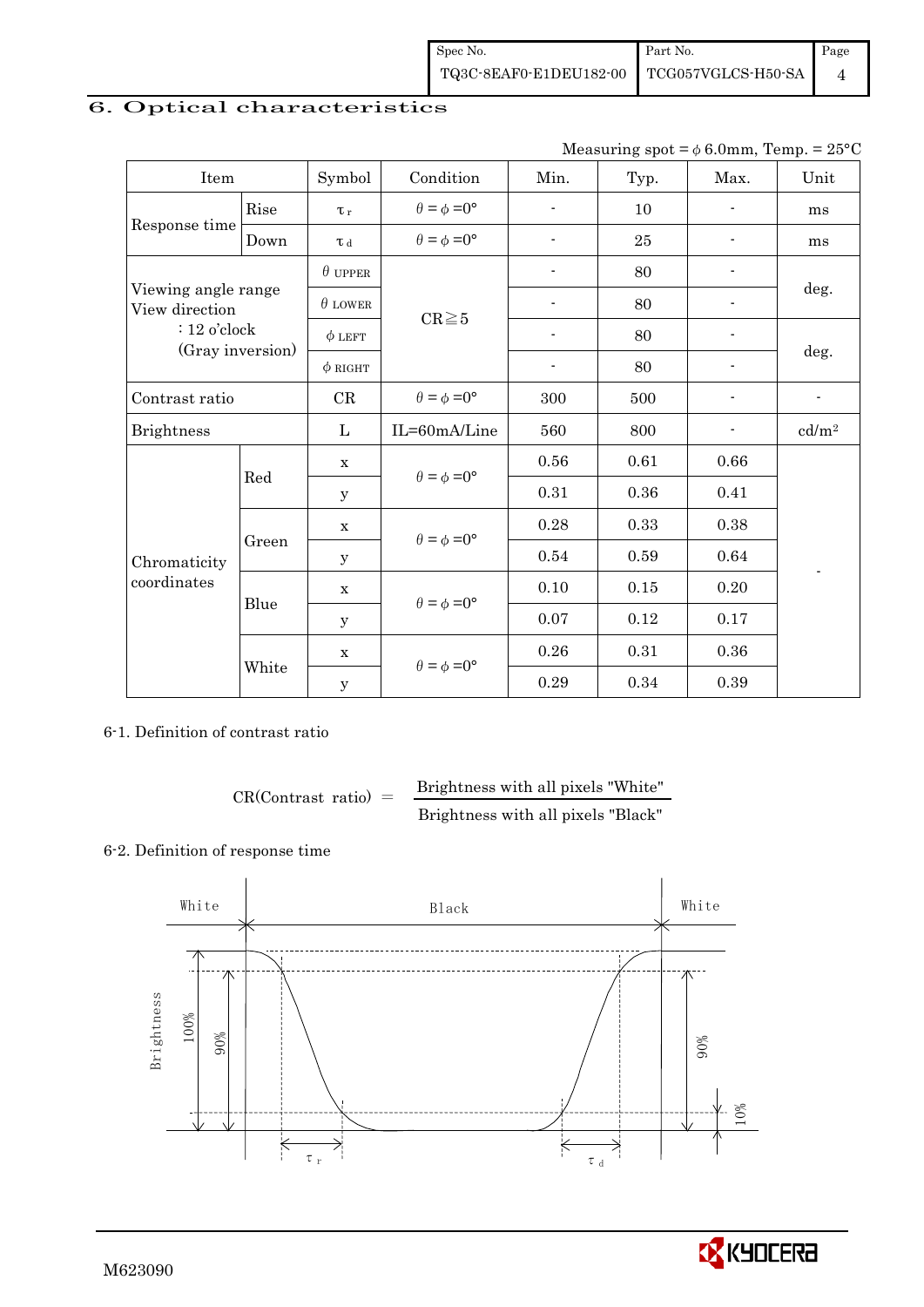

6-4. Brightness measuring points



- 1) Rating is defined on the average in the viewing area. (measured point  $1~5$ )
- 2) Measured 30 minutes after the LED is powered on. (Ambient temp. = 25°C)

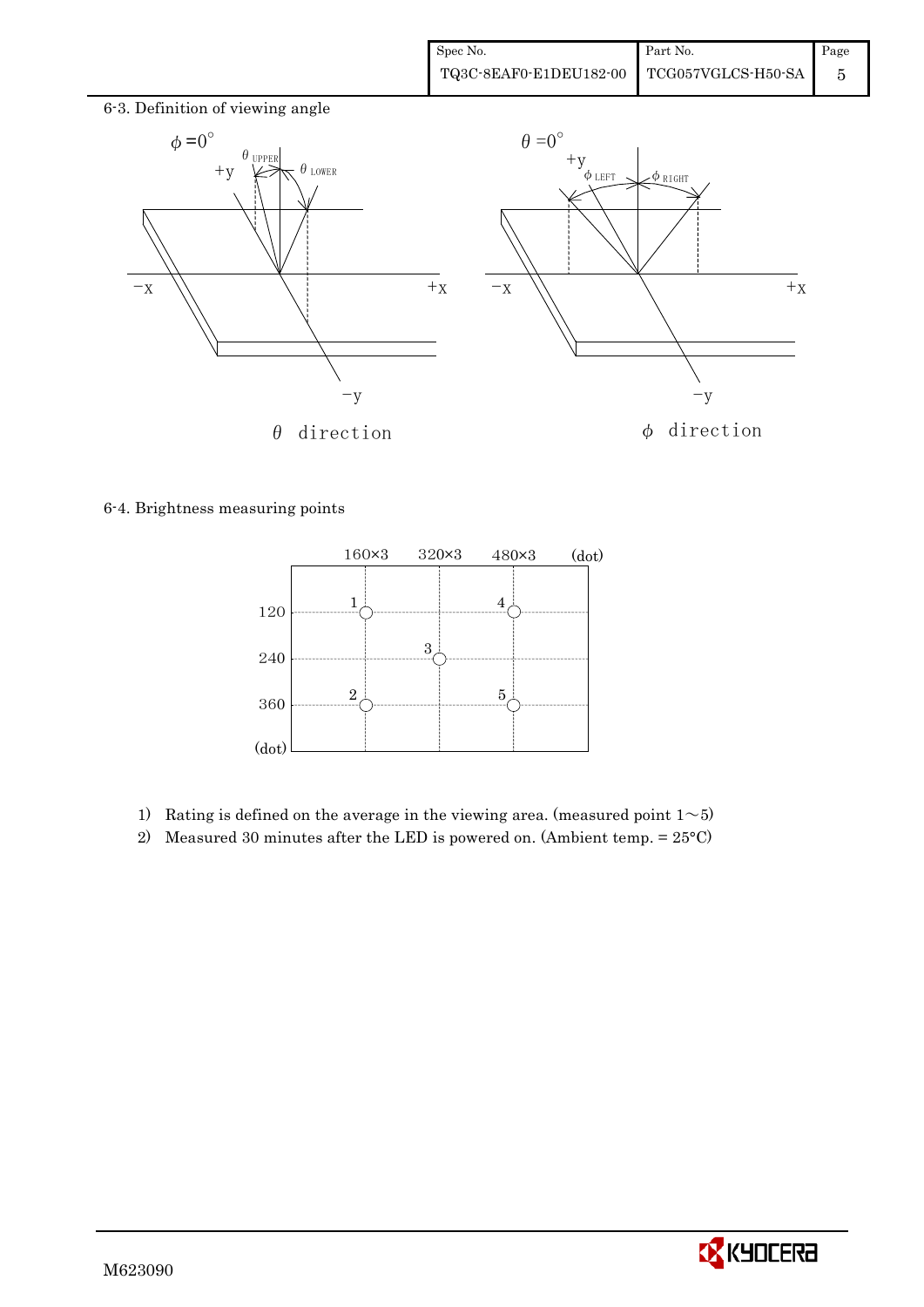| Spec No.                                  | Part No. | Page |
|-------------------------------------------|----------|------|
| TQ3C-8EAF0-E1DEU182-00 TCG057VGLCS-H50-SA |          |      |

### 7. Interface signals

| w<br>۰, |  |
|---------|--|
|---------|--|

| No.            | Symbol                   | Description                                                                      | I/O            | Note |
|----------------|--------------------------|----------------------------------------------------------------------------------|----------------|------|
| 1              | <b>GND</b>               | <b>GND</b>                                                                       |                |      |
| $\overline{2}$ | CK                       | Clock signal for sampling each data signal                                       | $\rm I$        |      |
| $\sqrt{3}$     | <b>HSYNC</b>             | Horizontal synchronous signal (negative)                                         | $\mathbf I$    |      |
| $\overline{4}$ | <b>V</b> <sub>SYNC</sub> | Vertical synchronous signal (negative)                                           | I              |      |
| $\overline{5}$ | <b>GND</b>               | <b>GND</b>                                                                       | $\overline{a}$ |      |
| $\overline{6}$ | $_{\rm R0}$              | RED data signal (LSB)                                                            | I              |      |
| $\overline{7}$ | R1                       | RED data signal                                                                  | $\overline{I}$ |      |
| $8\,$          | $\mathbf{R}2$            | RED data signal                                                                  | $\bf I$        |      |
| 9              | R3                       | RED data signal                                                                  | $\mathbf I$    |      |
| 10             | R <sub>4</sub>           | RED data signal                                                                  | I              |      |
| 11             | R5                       | RED data signal (MSB)                                                            | $\bf I$        |      |
| 12             | <b>GND</b>               | <b>GND</b>                                                                       | $\blacksquare$ |      |
| 13             | G <sub>0</sub>           | GREEN data signal (LSB)                                                          | $\bf I$        |      |
| 14             | G <sub>1</sub>           | GREEN data signal                                                                | $\mathbf I$    |      |
| 15             | G <sub>2</sub>           | GREEN data signal                                                                | $\mathbf I$    |      |
| 16             | G <sub>3</sub>           | GREEN data signal                                                                | $\mathbf I$    |      |
| 17             | G <sub>4</sub>           | GREEN data signal                                                                | I              |      |
| 18             | G5                       | GREEN data signal (MSB)                                                          | I              |      |
| 19             | <b>GND</b>               | <b>GND</b>                                                                       |                |      |
| 20             | B <sub>0</sub>           | BLUE data signal (LSB)                                                           | I              |      |
| 21             | B1                       | BLUE data signal                                                                 | I              |      |
| 22             | B2                       | BLUE data signal                                                                 | I              |      |
| 23             | B <sub>3</sub>           | BLUE data signal                                                                 | Ι              |      |
| 24             | B4                       | BLUE data signal                                                                 | I              |      |
| 25             | B5                       | BLUE data signal (MSB)                                                           | $\mathbf I$    |      |
| 26             | <b>GND</b>               | <b>GND</b>                                                                       | $\blacksquare$ |      |
| 27             | <b>ENAB</b>              | Signal to settle the horizontal display position (positive)                      | $\bf I$        | 1)   |
| 28             | <b>V</b> <sub>DD</sub>   | 3.3V power supply                                                                | $\blacksquare$ |      |
| 29             | $V_{DD}$                 | 3.3V power supply                                                                | $\blacksquare$ |      |
| 30             | R/L                      | Horizontal display mode select signal<br>L: Normal, H: Left / Right reverse mode | $\mathbf{I}$   | 2)   |
| 31             | U/D                      | Vertical display mode select signal<br>H: Normal, L: Up / Down reverse mode      | $\mathbf{I}$   | 2)   |
| 32             | NC                       | No connect                                                                       | I              |      |
| 33             | <b>GND</b>               | <b>GND</b>                                                                       | $\blacksquare$ |      |

 ${\rm LCD~connector} ~~:~{\rm IMSA\text{-}9632S\text{-}33Z02\text{-}GF1}~~({\rm IRISO})$ Recommended matching FFC or FPC : 0.5mm pitch

- 
- 

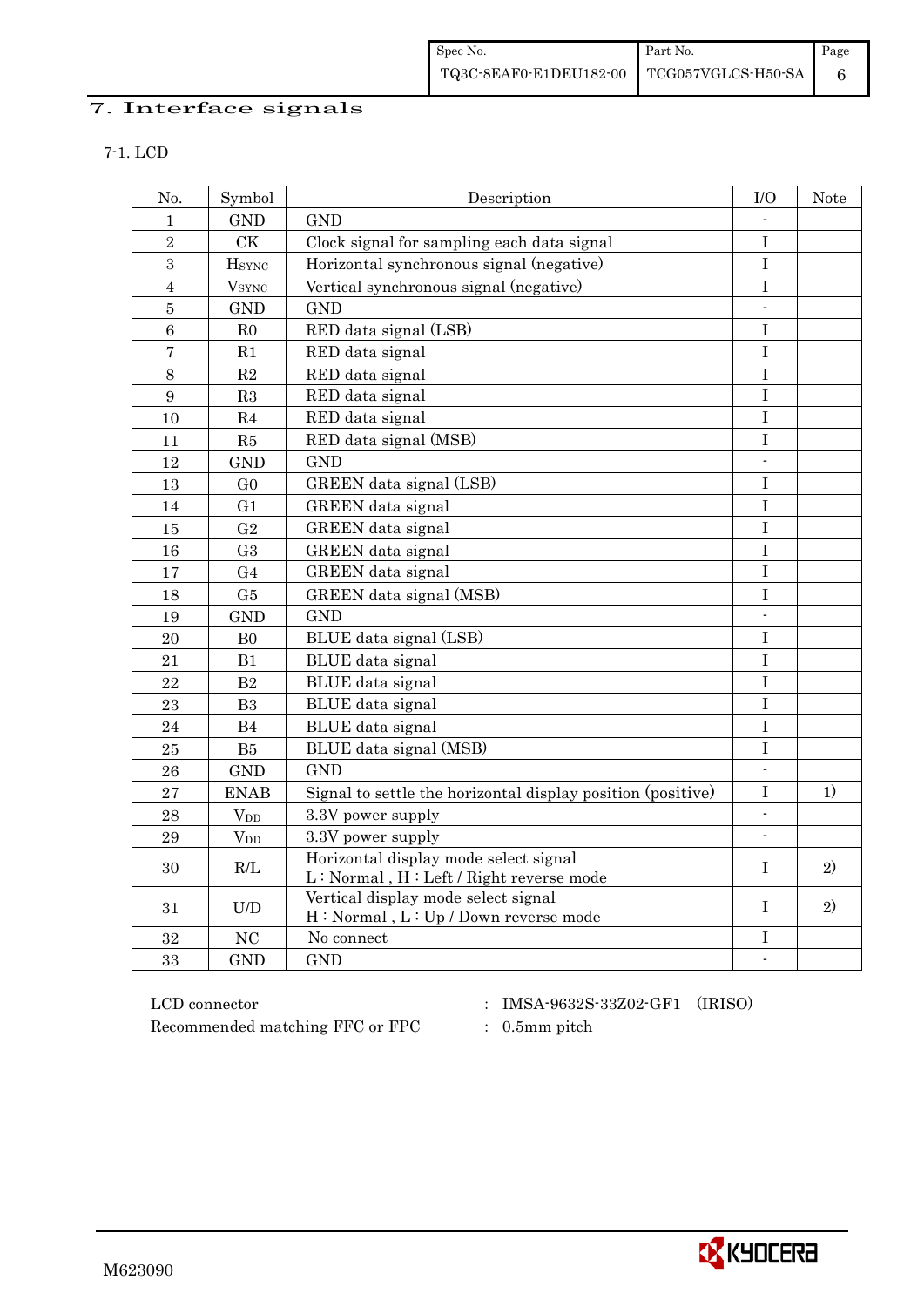| Spec No.                                    | Part No. | Page |
|---------------------------------------------|----------|------|
| TQ3C-8EAF0-E1DEU182-00   TCG057VGLCS-H50-SA |          |      |

- 1) The horizontal display start timing is settled in accordance with a rising timing of ENAB signal. In case ENAB is fixed "Low", the horizontal start timing is determined. Don't keep ENAB "High" during operation.
- 2)



### 7-2.LED

| No. | Symbol | Description |
|-----|--------|-------------|
|     | AN1    | Anode 1     |
| 2   | AN2    | Anode 2     |
| 3   | CA1    | Cathode 1   |
|     | $C_A2$ | Cathode 2   |

LCD side connector : PHR-4 (JST) Recommended matching connector : B4B-PH-SM4-TB (JST) : B4B-PH-SM4-TB(LF)(SN)  $(JST)\cdots (RoHS$  Compliant) : S4B-PH-SM4-TB (JST) : S4B-PH-SM4-TB (LF)(SN) (JST)・・・(RoHS Compliant)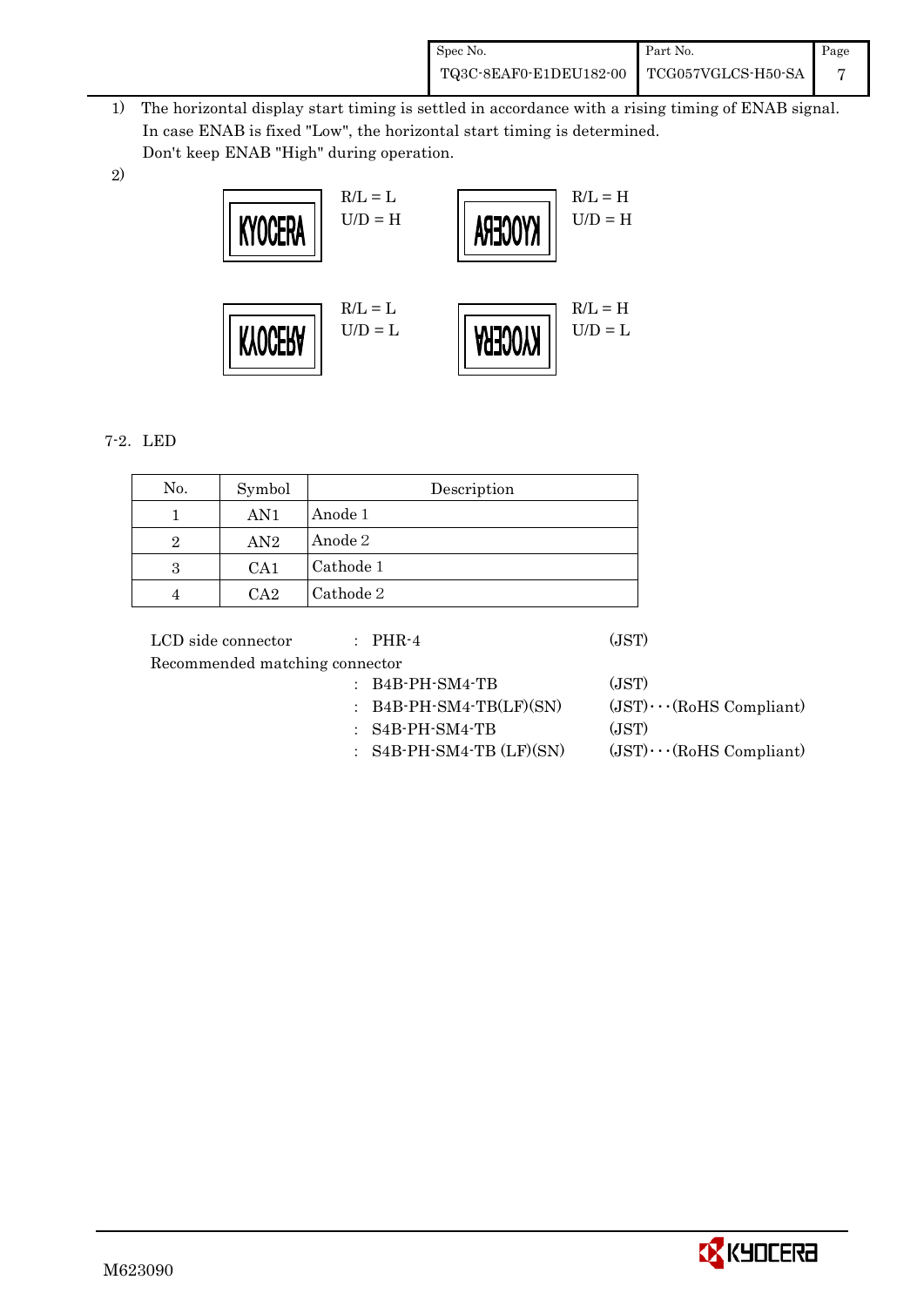#### 8. Input timing characteristics

### Item Symbol Min Typ Max Unit Note Clock Frequency 1/Tc 22.66 25.18 27.69 MHz Duty ratio  $\vert$  Tch/Tc  $\vert$  40  $\vert$  50  $\vert$  60  $\vert$  % Data Set up time Tds 5 - - ns Hold time  $\left| \begin{array}{ccc} \text{Tdh} & \end{array} \right|$  10  $\left| \begin{array}{ccc} - & \end{array} \right|$  ns Horizontal sync. signal Cycle TH  $30.0$   $31.8$   $\mu$  s 770 800 850 clock Pulse width  $THp \mid 2 \mid 96 \mid 200 \mid clock$ Vertical sync. signal  $Cycle$   $TV$   $515$   $525$   $560$   $line$ Pulse width  $TVp \mid 2 \mid -1 \mid 34 \mid \text{line}$ Horizontal display period THd 640 640 clock Hsync,-Clock phase difference  $\vert$  THc  $\vert$  10  $\vert$  - Tc-10 ns Hsync-Vsync. phase difference  $\vert$  TVh  $\vert$  2Tc  $\vert$  - TH-THp  $\vert$  ns Vertical sync. signal start position TVs 34 line Vertical display period and the TVd to the 480 line

#### 8-1. Timing characteristics

1) If the display is used under the condition which is out of specifications such as higher clock frequency than specified value, there is a possibility phenomenon such as display error including white display, malfunction and no image may occur.

Please use the display under the conditions written in the specification.

2) In case of lower frequency, the deterioration of the display quality, flicker etc., may occur.

### 8-2. Horizontal display position

| Item          |                                                    | Symbol | Min | Typ | Max     | Unit  | Note |
|---------------|----------------------------------------------------|--------|-----|-----|---------|-------|------|
|               | Set up time                                        | Tes    | Ð   |     | $Te-10$ | ns    |      |
| Enable signal | Pulse width                                        | Tep    |     | 640 | $TH-10$ | clock |      |
|               | H <sub>SYNC</sub> – Enable signal phase difference | The    | 44  |     | 104     | clock |      |

1) When ENAB is fixed at "Low", the display starts from the data of C104(clock) as shown in 8-5.

2) The horizontal display position is determined by ENAB signal.

### 8-3. Vertical display position

- 1) The vertical display position (TVs) is 34th line.
- 2) ENAB signal is independent of vertical display position.

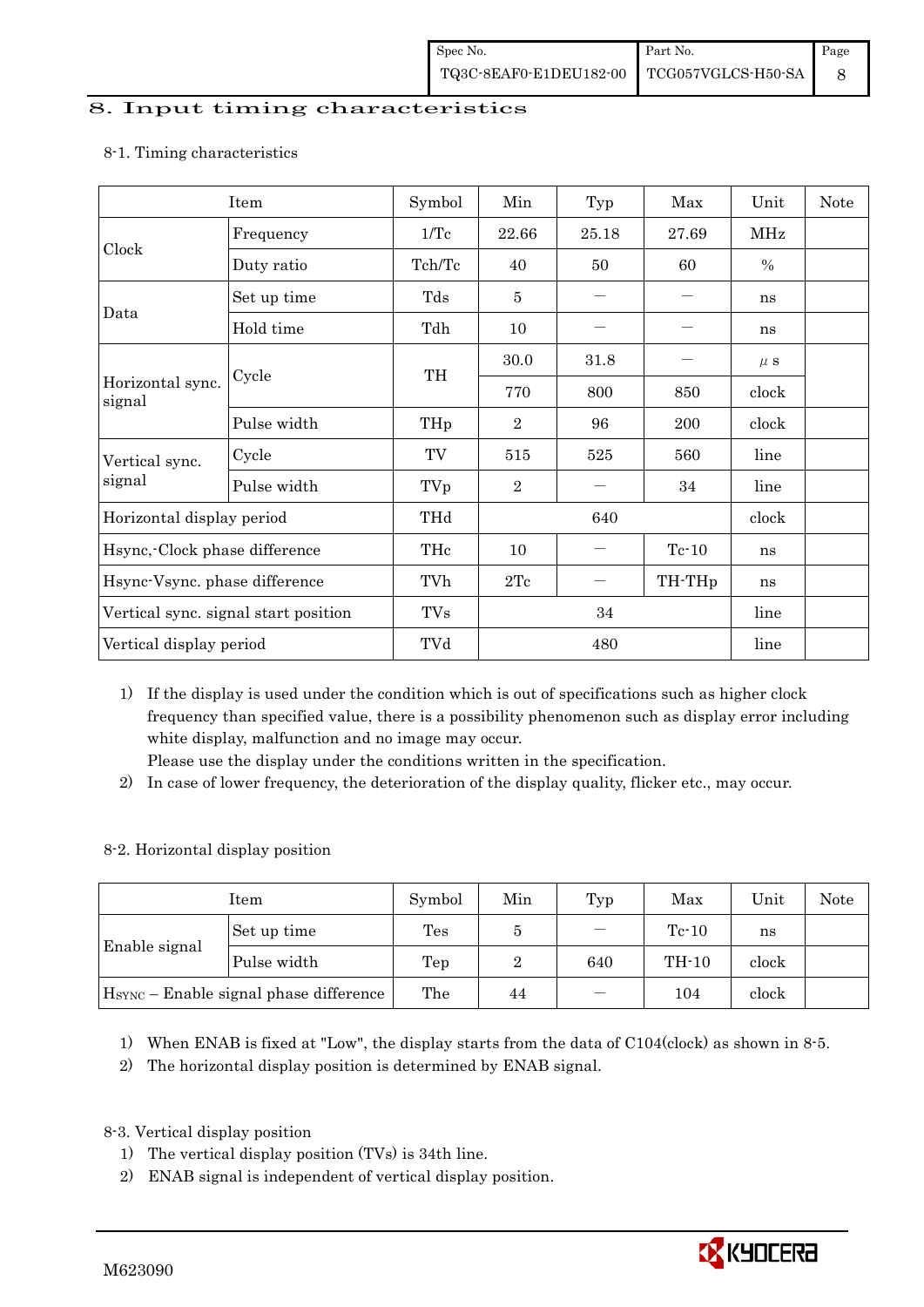8-4. Input Data Signals and Display position on the screen



#### 8-5. Input timing characteristics



- 1) When ENAB is fixed at "Low", the display starts from the data of C104(Clock).
- 2) The vertical display position(TVs) is fixed at 34th line.

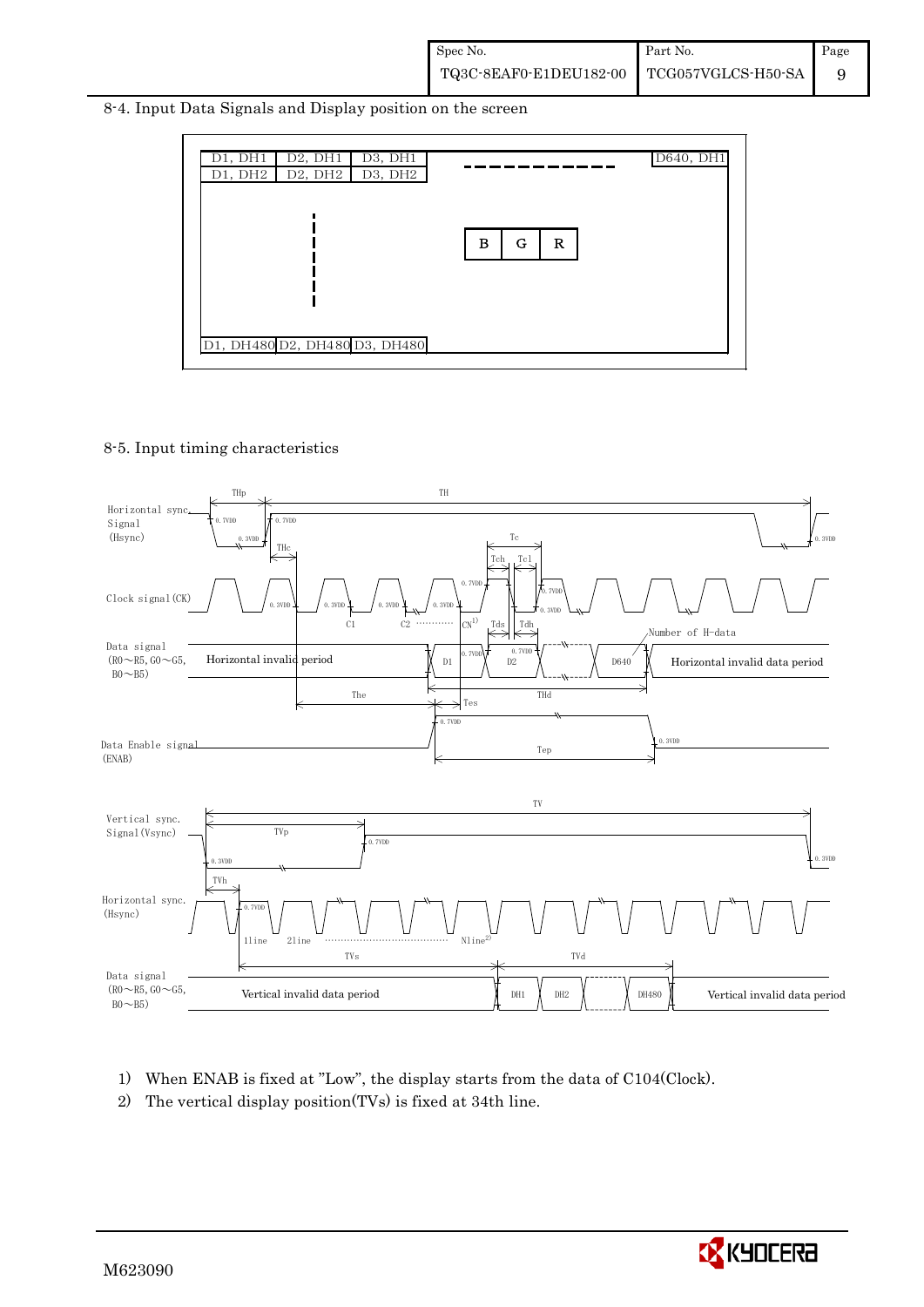#### 9. Backlight characteristics

| Item                |        | Symbol | Min.           | Typ.   | Max.           | Unit        | Note                         |
|---------------------|--------|--------|----------------|--------|----------------|-------------|------------------------------|
| Forward current     | 1)     | ΙF     | $\blacksquare$ | 60     | $\blacksquare$ | mA          | Ta= $-20\sim70$ °C           |
|                     |        |        | $\blacksquare$ | 18.9   | 22.1           |             | IF=60mA, Ta= $-20^{\circ}$ C |
| Forward voltage     | 1)     | VF     |                | 18.0   | 21.2           |             | IF=60mA, Ta= $25^{\circ}$ C  |
|                     |        |        |                | 17.5   | 20.6           |             | IF=60mA, Ta= $70^{\circ}$ C  |
| Operating life time | 2), 3) | T      |                | 50,000 |                | $\mathbf h$ | IF=60mA, Ta= $25^{\circ}$ C  |

- 1) For each "AN-CA"
- 2) When brightness decrease 50% of minimum brightness.
- 3) Life time is estimated data.(Condition : IF=60mA, Ta=25℃ in chamber).
- 4) An input current below 15mA may reduce the brightness uniformity of the LED backlight. This is because the amount of light from each LED chip is different. Therefore, please evaluate carefully before finalizing the input current.

### 10. Lot number identification

The lot number shall be indicated on the back of the backlight case of each LCD.

TCG057VGLCS-H50-SA - □□ - □□ - □ MADE IN □□□□□ ↓ ↓ ↓ ↓ ↓  $1 \ 2 \ 3 \ 4$  5

| Year | 2017 | 2018 | 2019 | 2020 | 2021 | 2022 |
|------|------|------|------|------|------|------|
| Code |      | ◡    | ັ    |      |      |      |

| Month | Jan. | Feb. | Mar. | Apr. | May | Jun. |
|-------|------|------|------|------|-----|------|
| Code  |      |      |      |      |     |      |

| Month | Jul. | Aug. | Sep. | $\rm Oct.$ | Nov. | $\operatorname{Dec.}$ |
|-------|------|------|------|------------|------|-----------------------|
| Code  |      |      |      | v          |      |                       |

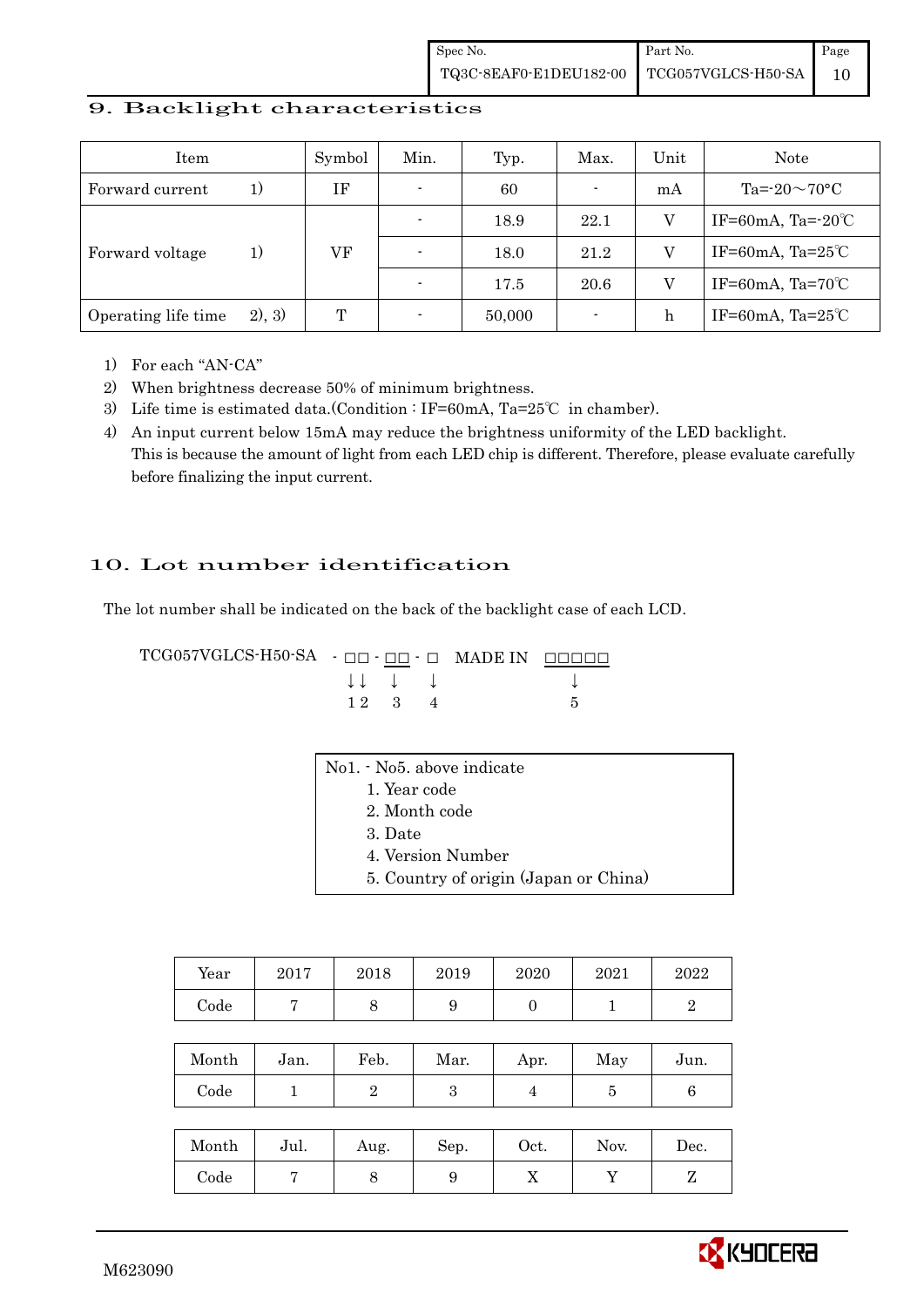#### 11. Warranty

11-1. Incoming inspection

Please inspect the LCD within one month after your receipt.

11-2. Production warranty

 Kyocera warrants its LCD's for a period of 12 months from the ship date. Kyocera shall, by mutual agreement, replace or re-work defective LCD's that are shown to be Kyocera's responsibility.

### 12. Precautions for use

- 12-1. Installation of the LCD
- 1) The LCD has a grounding hole. Please ground the LCD to prevent noise and to stabilize its performance as circumstances demand.



- 2) A transparent protection plate shall be added to protect the LCD and its polarizer
- 3) The LCD shall be installed so that there is no pressure on the LSI chips.
- 4) The LCD shall be installed flat, without twisting or bending.
- 5) Please refer to the following our recommendable value of Clamp-down torque when installing. Clamp-down torque :  $0.32\pm0.03$ N·m Please set up 'SPEED-LOW', 'SOFT START-SLOW' when using electric driver. Recommendable screw JIS tapping screw two types nominal dia.3.0mm installing boss hole depth 3.5±0.5mm<br>Please be careful not to use high torque which may damage LCD in installation. 6) A transparent protection sheet is attached to the polarizer. Please remove the protection film slowly before use, paying attention to static electricity.

#### 12-2. Static electricity

- 1) Since CMOS ICs are mounted directly onto the LCD glass, protection from static electricity is required.
- 2) Workers should use body grounding. Operator should wear ground straps.

#### 12-3. LCD operation

1) The LCD shall be operated within the limits specified. Operation at values outside of these limits may shorten life, and/or harm display images.

12-4. Storage

- 1) The LCD shall be stored within the temperature and humidity limits specified.
	- Store in a dark area, and protect the LCD from direct sunlight or fluorescent light.
- 2) Always store the LCD so that it is free from external pressure onto it.

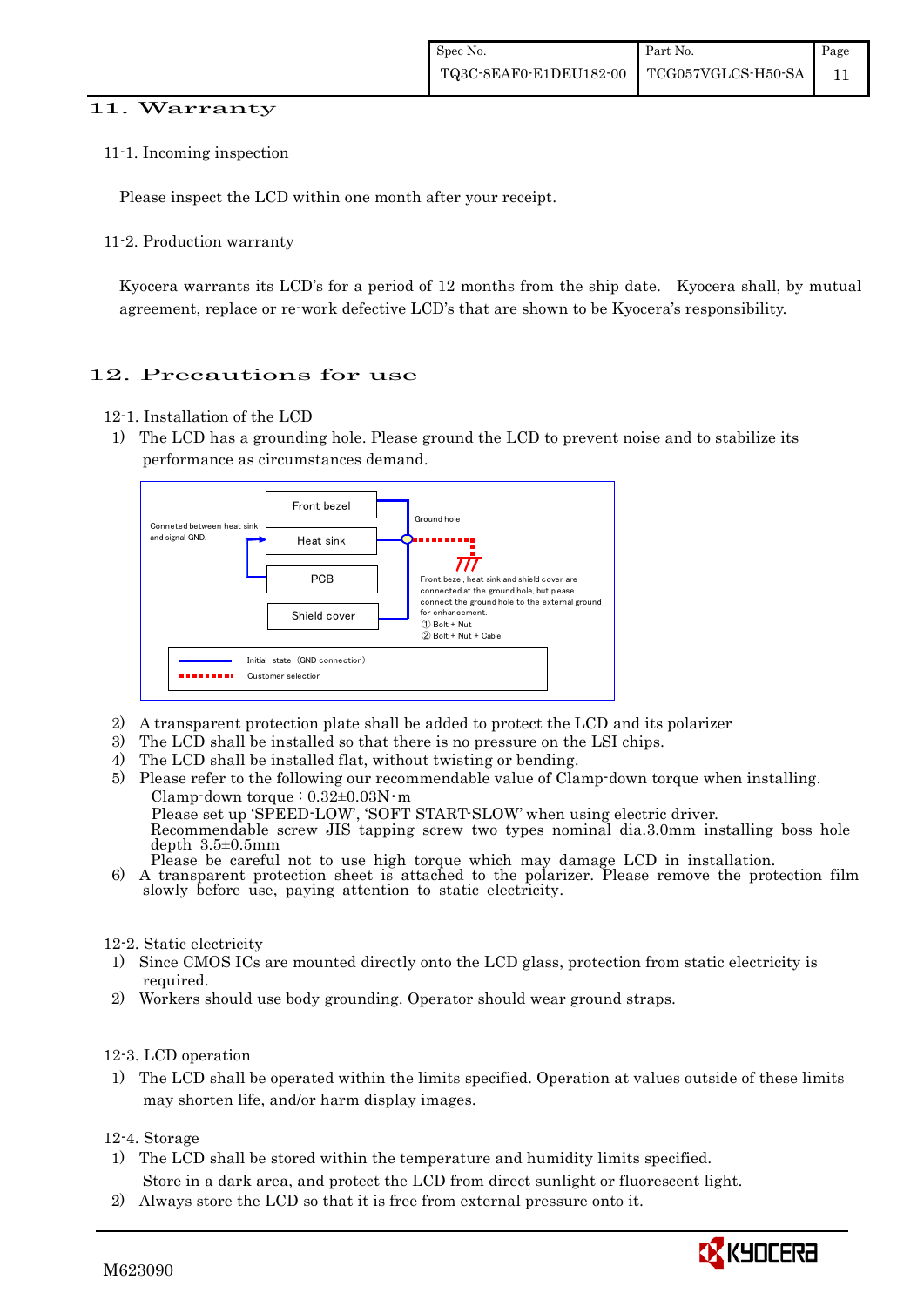#### $12-5$ . Usage

- 1) DO NOT store in a high humidity environment for extended periods. Polarizer degradation bubbles, and/or peeling off of the polarizer may result.
- 2) The front polarizer is easily scratched or damaged. Prevent touching it with any hard material, and from being pushed or rubbed.
- 3) The LCD screen may be cleaned by wiping the screen surface with a soft cloth or cotton pad using a little Ethanol.
- 4) Water may cause damage or discoloration of the polarizer. Clean condensation or moisture from any source immediately.
- 5) Always keep the LCD free from condensation during testing. Condensation may permanently spot or stain the polarizer.
- 6) Do not pull the LED lead wires and do not bend the root of the wires. Housing should be designed to protect LED lead wires from external stress.
- 7) Do not disassemble LCD because it will result in damage.
- 8) This Kyocera LCD has been specifically designed for use in general electronic devices, but not for use in a special environment such as usage in an active gas. Hence, when the LCD is supposed to be used in a special environment, evaluate the LCD thoroughly beforehand and do not expose the LCD to chemicals such as an active gas.
- 9) Please do not use solid-base image pattern for long hours because a temporary afterimage may appear. We recommend using screen saver etc. in cases where a solid-base image pattern must be used.
- 10) Liquid crystal may leak when the LCD is broken. Be careful not to let the fluid go into your eyes and mouth. In the case the fluid touches your body; rinse it off right away with water and soap.

| Test item                            | Test condition                                                                                        | Test time | Judgement                                                  |                                                                            |  |
|--------------------------------------|-------------------------------------------------------------------------------------------------------|-----------|------------------------------------------------------------|----------------------------------------------------------------------------|--|
| High temp.<br>atmosphere             | $80^{\circ}$ C<br>240h                                                                                |           | Display function<br>Display quality<br>Current consumption | $\therefore$ No defect<br>$\therefore$ No defect<br>$\therefore$ No defect |  |
| Low temp.<br>atmosphere              | $-30\degree C$                                                                                        | 240h      | Display function<br>Display quality<br>Current consumption | $\therefore$ No defect<br>$\therefore$ No defect<br>$\therefore$ No defect |  |
| High temp.<br>humidity<br>atmosphere | $40^{\circ}$ C 90% RH                                                                                 | 240h      | Display function<br>Display quality<br>Current consumption | : No defect<br>$\therefore$ No defect<br>$\therefore$ No defect            |  |
| Temp. cycle                          | $-30^{\circ}$ C<br>0.5 <sub>h</sub><br>0.5 <sub>h</sub><br>R.T.<br>$80^{\circ}$ C<br>0.5 <sub>h</sub> | 10cycles  | Display function<br>Display quality<br>Current consumption | $\therefore$ No defect<br>$\therefore$ No defect<br>$\therefore$ No defect |  |
| High temp.<br>operation              | $70^{\circ}$ C                                                                                        | 500h      | Display function<br>Display quality<br>Current consumption | $\therefore$ No defect<br>$\therefore$ No defect<br>$\therefore$ No defect |  |

## 13. Reliability test data

1) Each test item uses a test LCD only once. The tested LCD is not used in any other tests.

- 2) The LCD is tested in circumstances in which there is no condensation.
- 3) The reliability test is not an out-going inspection.
- 4) The result of the reliability test is for your reference purpose only. The reliability test is conducted only to examine the LCD's capability.

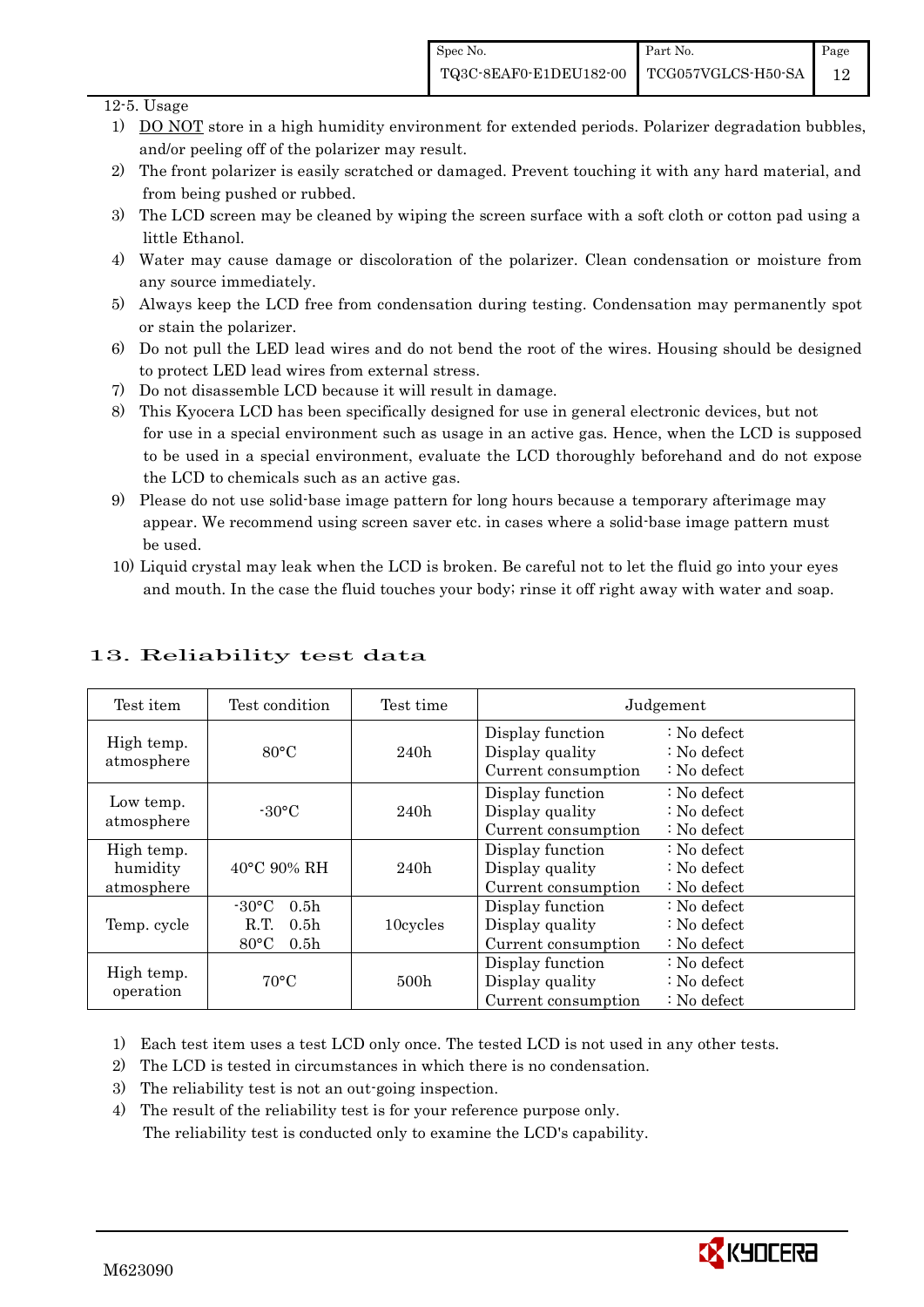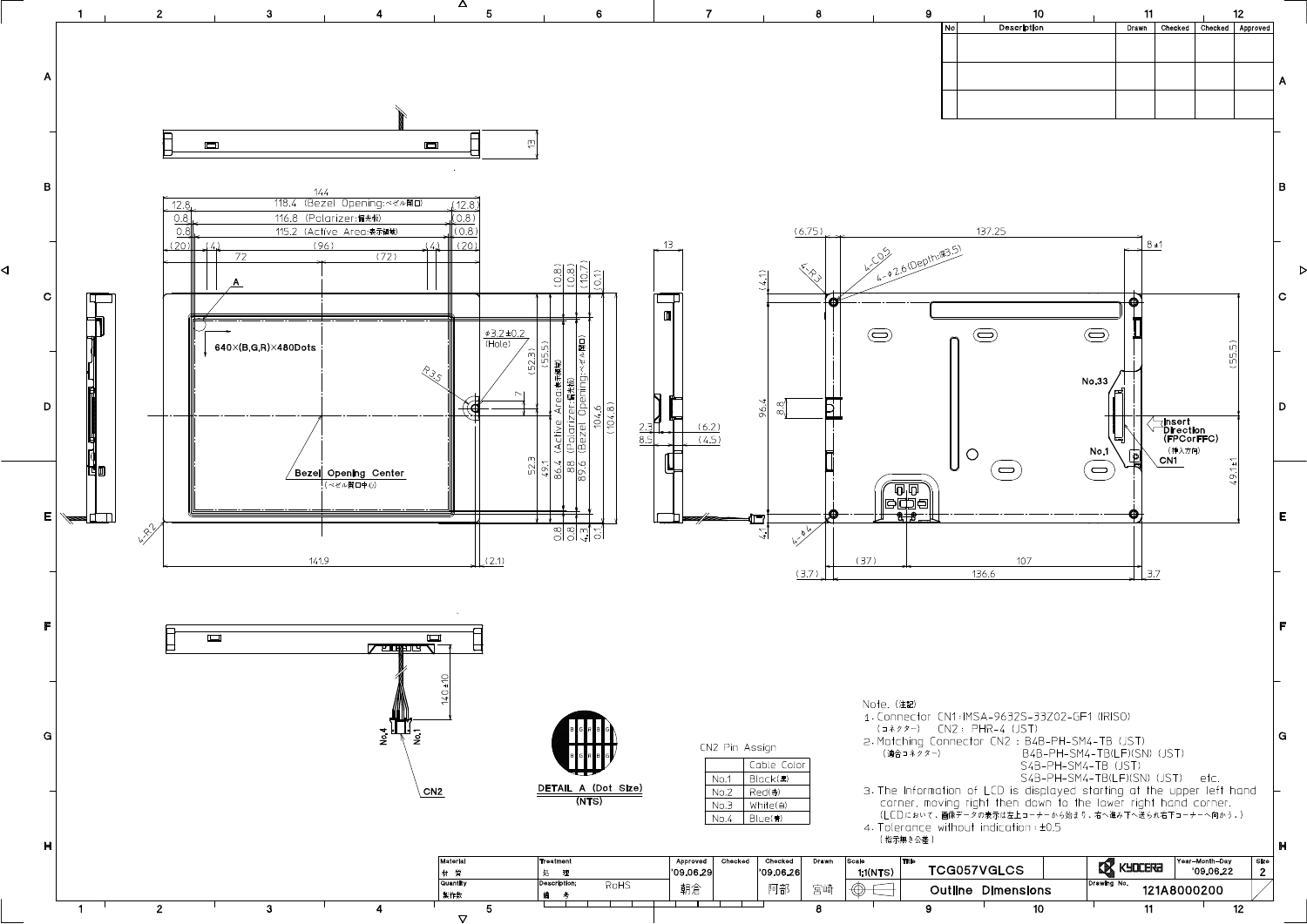| Spec No. | TQ3C-8EAF0-E2DEU182-00 |
|----------|------------------------|
| Date.    | September 14, 2017     |

## KYOCERA INSPECTION STANDARD

## TYPE : TCG057VGLCS-H50-SA

KYOCERA DISPLAY CORPORATION

| Original           |          | Designed by $:$ Engineering dept. | Confirmed by $:QA$ dept. |             |           |
|--------------------|----------|-----------------------------------|--------------------------|-------------|-----------|
| Issue Date         | Prepared | Checked                           | Approved                 | Checked     | Approved  |
| September 14, 2017 | Mnr      |                                   | 4 Marximoro              | M. Onitsuka | K. Sugani |

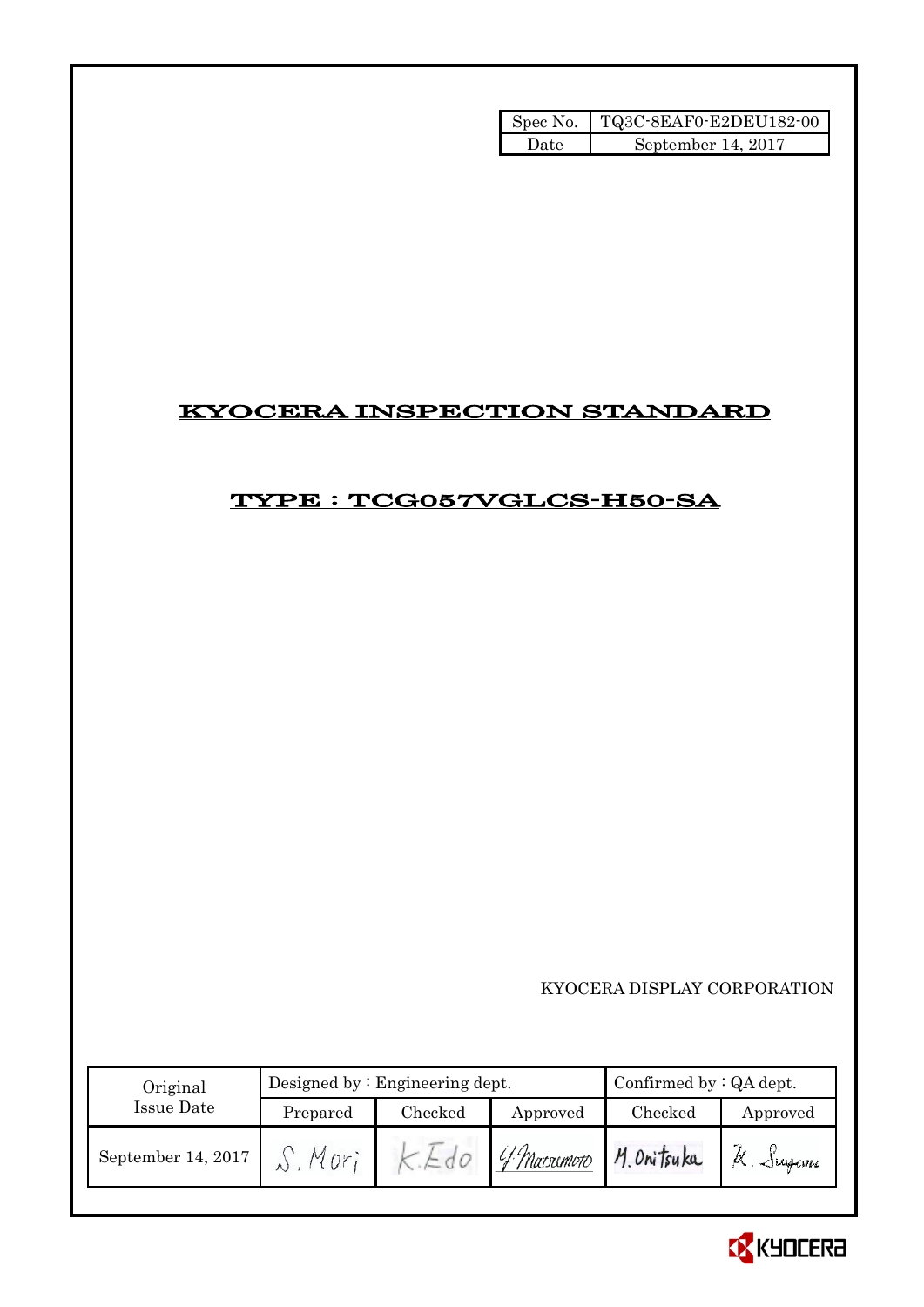| Spec No.                                  | Part No. | Page |
|-------------------------------------------|----------|------|
| TQ3C-8EAF0-E2DEU182-00 TCG057VGLCS-H50-SA |          |      |

| Revision record |      |                                 |  |                                   |                                |         |          |
|-----------------|------|---------------------------------|--|-----------------------------------|--------------------------------|---------|----------|
| $\rm{Date}$     |      | Designed by : Engineering dept. |  |                                   | Confirmed by $\colon$ QA dept. |         |          |
|                 |      | Prepared                        |  | Checked<br>${\Large\bf Approved}$ |                                | Checked | Approved |
|                 |      |                                 |  |                                   |                                |         |          |
|                 |      |                                 |  |                                   |                                |         |          |
| Rev.No.         | Date | Page                            |  |                                   | Descriptions                   |         |          |
|                 |      |                                 |  |                                   |                                |         |          |
|                 |      |                                 |  |                                   |                                |         |          |
|                 |      |                                 |  |                                   |                                |         |          |
|                 |      |                                 |  |                                   |                                |         |          |
|                 |      |                                 |  |                                   |                                |         |          |
|                 |      |                                 |  |                                   |                                |         |          |
|                 |      |                                 |  |                                   |                                |         |          |
|                 |      |                                 |  |                                   |                                |         |          |
|                 |      |                                 |  |                                   |                                |         |          |
|                 |      |                                 |  |                                   |                                |         |          |
|                 |      |                                 |  |                                   |                                |         |          |
|                 |      |                                 |  |                                   |                                |         |          |
|                 |      |                                 |  |                                   |                                |         |          |
|                 |      |                                 |  |                                   |                                |         |          |
|                 |      |                                 |  |                                   |                                |         |          |
|                 |      |                                 |  |                                   |                                |         |          |
|                 |      |                                 |  |                                   |                                |         |          |
|                 |      |                                 |  |                                   |                                |         |          |
|                 |      |                                 |  |                                   |                                |         |          |
|                 |      |                                 |  |                                   |                                |         |          |
|                 |      |                                 |  |                                   |                                |         |          |
|                 |      |                                 |  |                                   |                                |         |          |
|                 |      |                                 |  |                                   |                                |         |          |
|                 |      |                                 |  |                                   |                                |         |          |
|                 |      |                                 |  |                                   |                                |         |          |
|                 |      |                                 |  |                                   |                                |         |          |
|                 |      |                                 |  |                                   |                                |         |          |
|                 |      |                                 |  |                                   |                                |         |          |
|                 |      |                                 |  |                                   |                                |         |          |
|                 |      |                                 |  |                                   |                                |         |          |
|                 |      |                                 |  |                                   |                                |         |          |
|                 |      |                                 |  |                                   |                                |         |          |
|                 |      |                                 |  |                                   |                                |         |          |
|                 |      |                                 |  |                                   |                                |         |          |
|                 |      |                                 |  |                                   |                                |         |          |
|                 |      |                                 |  |                                   |                                |         |          |

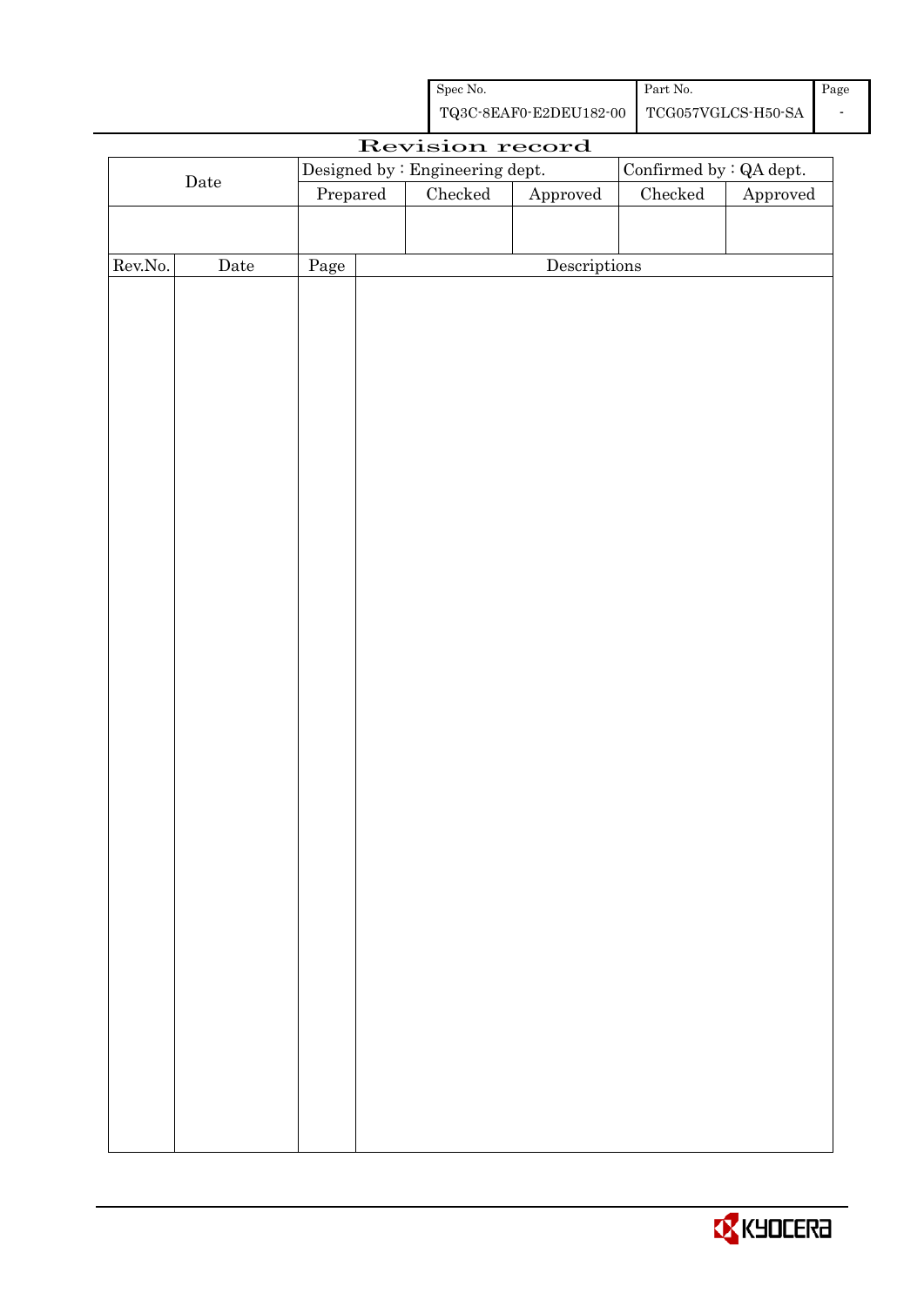| 1) Note         |                                                                                              |                           |                                                           |  |  |  |  |
|-----------------|----------------------------------------------------------------------------------------------|---------------------------|-----------------------------------------------------------|--|--|--|--|
|                 |                                                                                              | Note                      |                                                           |  |  |  |  |
| General         | 1.<br>Customer identified anomalies not defined within this inspection standard shall be     |                           |                                                           |  |  |  |  |
|                 | reviewed by Kyocera, and an additional standard shall be determined by mutual                |                           |                                                           |  |  |  |  |
|                 | consent.                                                                                     |                           |                                                           |  |  |  |  |
|                 | This inspection standard about the image quality shall be applied to any defect within<br>2. |                           |                                                           |  |  |  |  |
|                 | the active area and shall not be applicable to outside of the area.                          |                           |                                                           |  |  |  |  |
|                 | Inspection conditions<br>3.                                                                  |                           |                                                           |  |  |  |  |
|                 | Luminance                                                                                    |                           | : 500 Lux min.                                            |  |  |  |  |
|                 |                                                                                              | Inspection distance       | $:300$ mm.                                                |  |  |  |  |
|                 | Temperature                                                                                  |                           | : 25 $\pm$ 5°C                                            |  |  |  |  |
|                 | Direction                                                                                    |                           | : Directly above                                          |  |  |  |  |
| Definition of   | Dot defect                                                                                   | Bright dot defect         | The dot is constantly "on" when power applied to the      |  |  |  |  |
| inspection item |                                                                                              |                           | LCD, even when all "Black" data sent to the screen.       |  |  |  |  |
|                 |                                                                                              |                           | Inspection tool: 5% Transparency neutral density filter.  |  |  |  |  |
|                 |                                                                                              |                           | Count dot: If the dot is visible through the filter.      |  |  |  |  |
|                 |                                                                                              |                           | Don't count dot: If the dot is not visible through the    |  |  |  |  |
|                 |                                                                                              |                           | filter.                                                   |  |  |  |  |
|                 |                                                                                              |                           | R<br>G B                                                  |  |  |  |  |
|                 |                                                                                              |                           | RGBRGBR<br>GI<br>dot defect                               |  |  |  |  |
|                 |                                                                                              |                           | G <sub>B</sub><br>G B R<br>R                              |  |  |  |  |
|                 |                                                                                              | Black dot defect          | The dot is constantly "off" when power applied to the     |  |  |  |  |
|                 |                                                                                              |                           | LCD, even when all "White" data sent to the screen.       |  |  |  |  |
|                 |                                                                                              | Adjacent dot              | Adjacent dot defect is defined as two or more bright dot  |  |  |  |  |
|                 |                                                                                              |                           | defects or black dot defects.                             |  |  |  |  |
|                 |                                                                                              |                           | RGBRGBRG                                                  |  |  |  |  |
|                 |                                                                                              |                           | RGBRGBRGB                                                 |  |  |  |  |
|                 |                                                                                              |                           | dot defect<br>GBRGBR<br>G                                 |  |  |  |  |
|                 |                                                                                              |                           |                                                           |  |  |  |  |
|                 | External                                                                                     | Bubble, Scratch,          | Visible operating (all pixels "Black" or "White") and non |  |  |  |  |
|                 | inspection                                                                                   | Foreign particle          | operating.                                                |  |  |  |  |
|                 |                                                                                              | (Polarizer, Cell,         |                                                           |  |  |  |  |
|                 |                                                                                              | Backlight)                |                                                           |  |  |  |  |
|                 |                                                                                              | Appearance                | Does not satisfy the value at the spec.                   |  |  |  |  |
|                 |                                                                                              | inspection                |                                                           |  |  |  |  |
|                 | Others                                                                                       | LED wires                 | Damaged to the LED wires, connector, pin, functional      |  |  |  |  |
|                 |                                                                                              |                           | failure or appearance failure.                            |  |  |  |  |
|                 | Definition                                                                                   | Definition of circle size | Definition of linear size                                 |  |  |  |  |
|                 | of size                                                                                      |                           |                                                           |  |  |  |  |
|                 |                                                                                              |                           |                                                           |  |  |  |  |
|                 |                                                                                              |                           |                                                           |  |  |  |  |
|                 |                                                                                              |                           |                                                           |  |  |  |  |
|                 |                                                                                              |                           |                                                           |  |  |  |  |
|                 |                                                                                              | $d = (a + b)/2$           |                                                           |  |  |  |  |

## Visuals specification